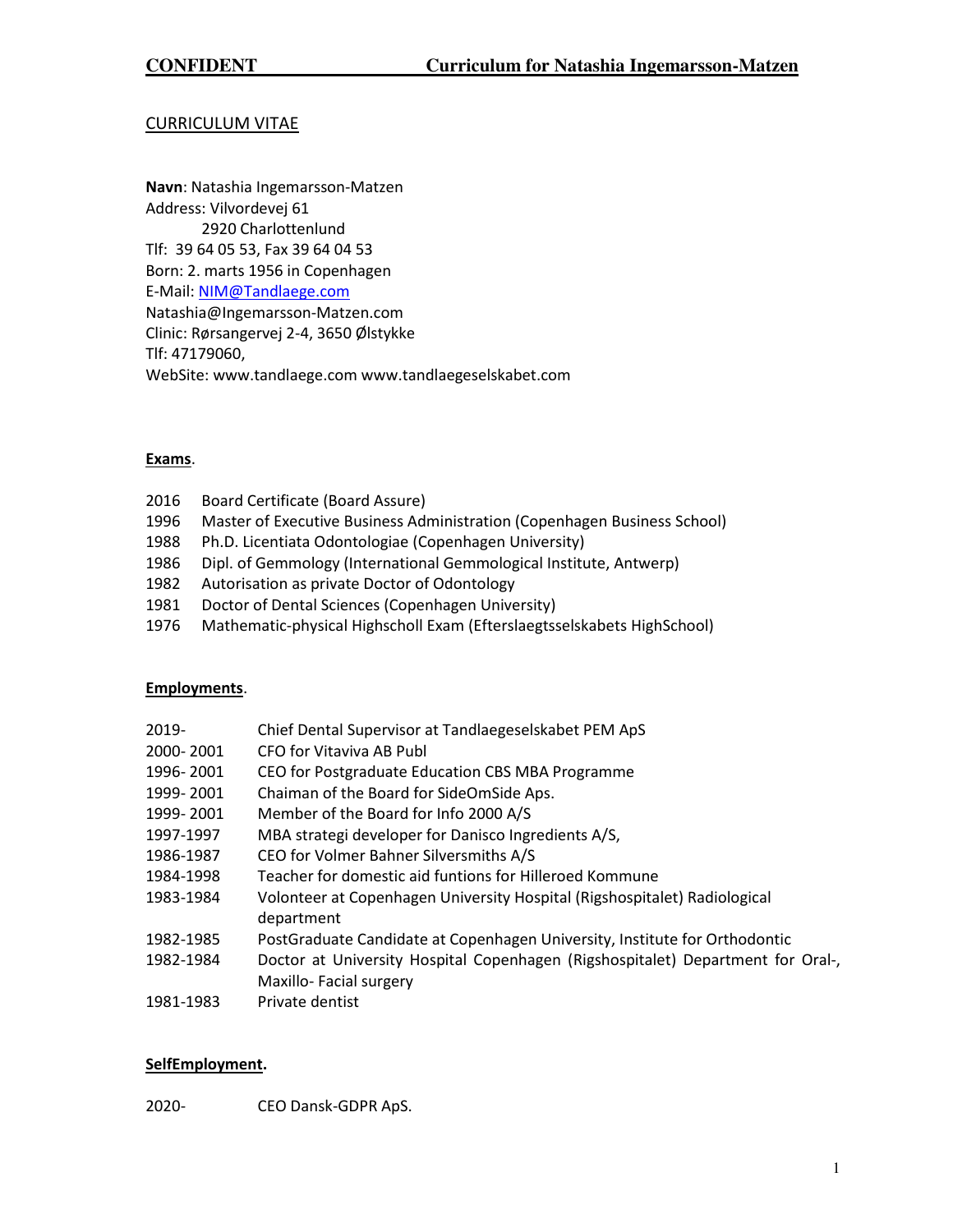| $2009 -$  | CEO for Petruska LLC                                                                |  |  |  |  |  |
|-----------|-------------------------------------------------------------------------------------|--|--|--|--|--|
| 2009-2017 | CEO of Copenhagen Cars ApS.                                                         |  |  |  |  |  |
| $2006 -$  | Consultancy for dental care for the Elderly in the Kommune of Frederiksberg         |  |  |  |  |  |
| 2005-2018 | Linde & Linde ApS.                                                                  |  |  |  |  |  |
| 1993-     | Handelsselskabet Ingemarsson                                                        |  |  |  |  |  |
| 1992-1999 | Consultancy for dental care for a number of Hospital Homes for the Elderly people   |  |  |  |  |  |
|           | (Plejehjemmet Kirsebaerhaven, Plejehjemmet Margrethehjemmet, Plejehjemmet           |  |  |  |  |  |
|           | Vigerslev, Frederiksberg Hospital, Plejehjemmet Solterrasserne                      |  |  |  |  |  |
|           | Plejehjemmet Dronning Ingrid, Plejehjemmet Arbejdet Adler,<br>Plejehjemmet          |  |  |  |  |  |
|           | Herman Koch Gården, Plejehjemmet Sct. Lioba                                         |  |  |  |  |  |
| 1983-     | Private dental practise with surgery, orthodontics and sleep disorders as referrals |  |  |  |  |  |

## **Postgraduat uddannelse**.

| 2022 | 21st Century Preventive Care: Are you practicing in this century?         |
|------|---------------------------------------------------------------------------|
|      | Achieving digitally driven, predictable outcomes in restorative dentistry |

- 2021 [Abutment and material selection for implant restoration in the digital era](https://nl.tribunelearning.com/l/1Amp76377DiBV8Ue1N892ZkIpQ/oJYG38U7toh763oWvGZLsQJw/C8EwhmFQDXP4j763Aw1sF7XQ) Kemisk risikovurdering [Implant Overdentures](https://nl.tribunelearning.com/l/1Amp76377DiBV8Ue1N892ZkIpQ/9892ho3V4XBt6kkC2dWGVvDw/dREfct6fYFrax431CnBzKw)  Build Your Brand with Blogging Do This, Don't Do That; Growing Sleep in a Busy Restorative Dental Practice [Esthetic Risk Assessment in Implant Dentistry in Partially Edentulous and Edentulous](https://nl.tribunelearning.com/l/1Amp76377DiBV8Ue1N892ZkIpQ/bYXeT763o4WnUPKC8NFQzfLA/V7DpIZzYKTwDxnDFLlfxmg)  [Patients](https://nl.tribunelearning.com/l/1Amp76377DiBV8Ue1N892ZkIpQ/bYXeT763o4WnUPKC8NFQzfLA/V7DpIZzYKTwDxnDFLlfxmg)  Implants & Sleep Apnea – [What You Need to Know](https://dentalsleepeducation.us19.list-manage.com/track/click?u=97bb1bdb7478fea32f307c022&id=0ae93d4f9b&e=2954e8813f)  Implants already installed – How to solve the aesthetic problems Beyond AHI: Does This Index Tell Us All We Need To Know About Sleep Apnea?
- 2020 How to make the perfect journal Implants with bone augmentation Managing HR issues Pharmacovigilance and Risk Management Digital Guided and Flapless Implantology Does Medicine Have It Covered with PAP What are the Myths Associated with OSA OAT Surviving & Striving in Dental Sleep During Covid 19 RDH Team Webinar Leading Through Crises, How to treat DSM Patient How to arrive to the apex in 100% of the cases Invisalign E-Conference

2019

2016 How to make a perfect patient file Examples of what we don't know in Orthodontics Advancements in Biomaterials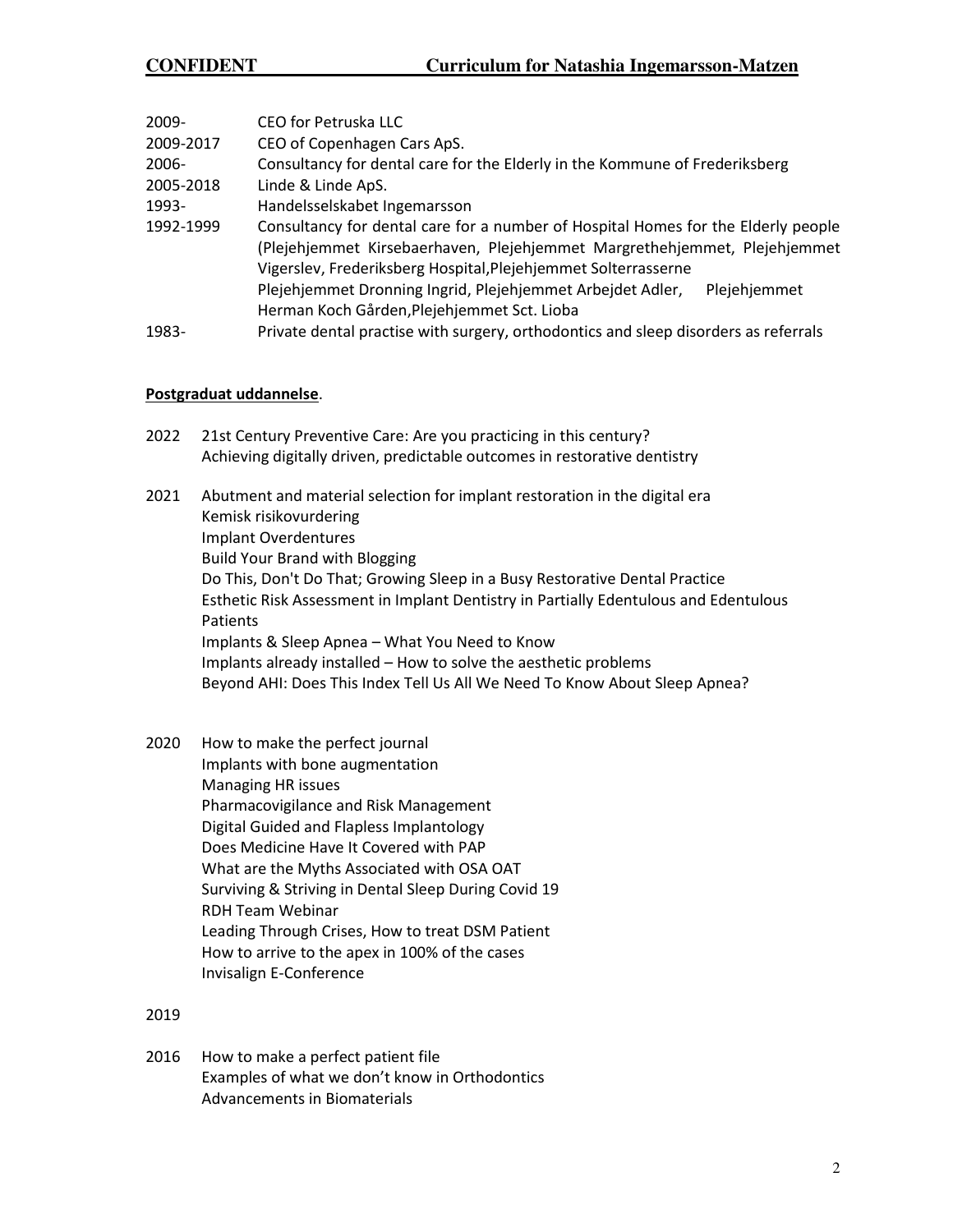2015 Risk management Invisalign Study Group Myofunctional Orthodontics Oral Pathology – what to find in general practices Tiredness in the Traffic 3D scanning of the development of the Craniofacial region Biopsies Professional Board Work

- 2014 How to treat caries correctly FDA Regulations and Approval Stress and psychiatric patients
- 2013 The Art of satisfied patients Materials for the orthodontic future Implant failures Patent evaluation and evolution Dental Sleep Treatment
- 2012 Sleep Group Solutions Strategic Leadership in Innovation Agile Strategy Invisalign DPBRN
- 2011 Die Kieferhöle American Association of MaxilloFacial Surgeons annual meeting
- 2010 Implantology in the Cosmetic Zone Anatomical Dissection
- 2009 Protecting Human Research Participants Employee Law Tips and Tricks for avoiding and managing complicated implant cases, IADR The Heritage after Björk Advanced bone remodelling Bone Augmentation Advanced Implantology
- 2008 Strategy Workshop: What to do when the consultants have left? (CBS Executive)
- 2007 Greater New York Dental Meeting Acupuncture (Bulgaria) Energyfields measurements (Slovenia)
- 2006 Plastic surgery in the Craniofacial Complex (Bologna) Parodontologi (TKU Efteruddannelse)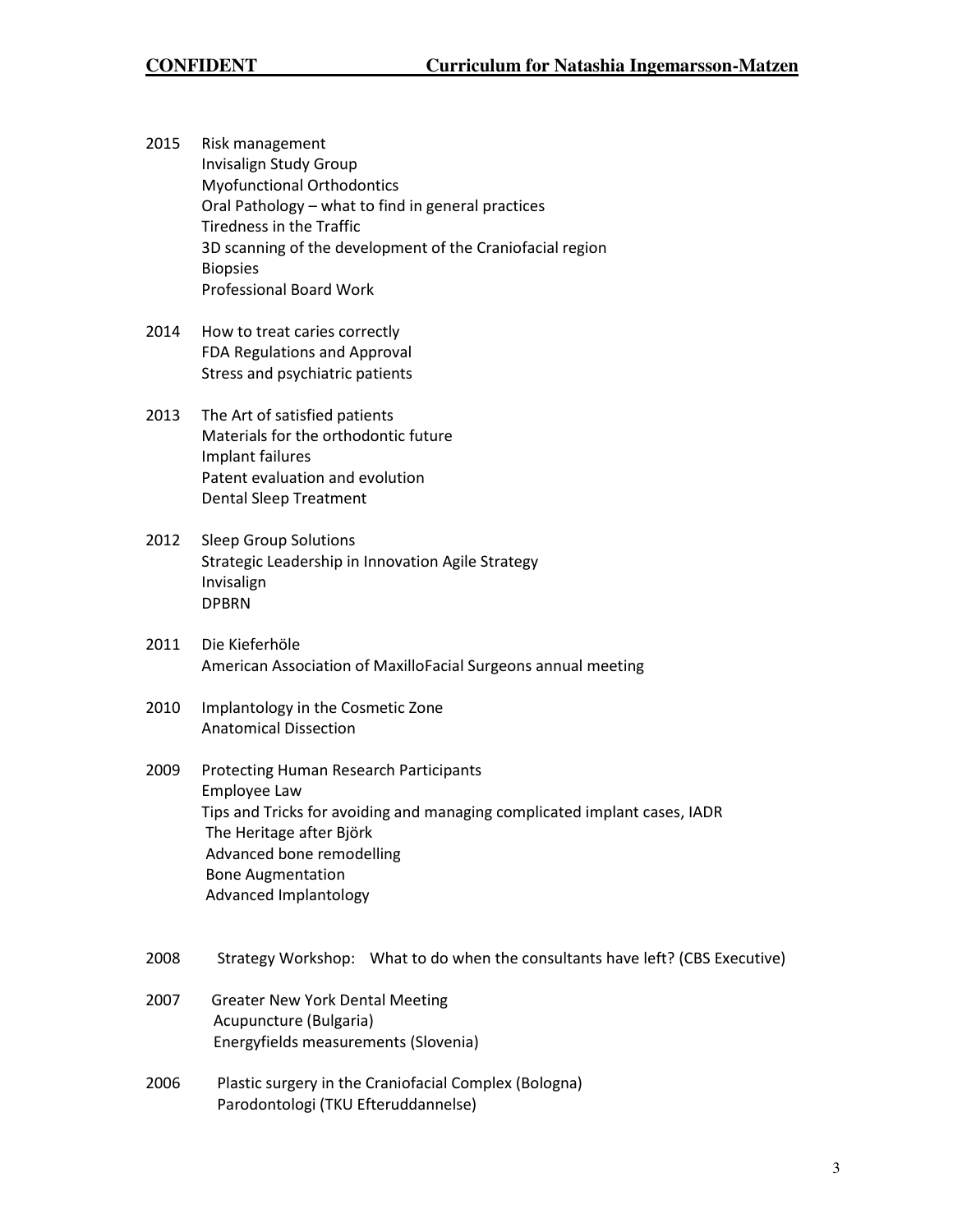Kirurgi (TKU Efteruddannelse) Greater New York Dental Meeting

- 2005 Periodontologi (TKU Efteruddannelse) Kirurgi (TKU Efteruddannelse) Implantologi (Astra)
- 2004 World Congress Federation Dentaire Internationale New Delhi Endodonti (Nordenta) Symposium (DTF)
- 2003 Entrepreneur conference (Enginer association and Civil economists) Shareholder Value (CBS MBA)
- 2002 Virksomhedens beredskab economic crime (Norsker &Jacoby) Compliance with competion law (CBS MBA) World Congress Federation Dentaire Internationale (Wien) Triggerpoint and periostal acupunkture (Dansk Medicinsk Selskab for Akupunktur)
- 2001 World Congress Federation Dentaire Internationale (Kuala Lumpur) Relationship Management & Networks - Beyond Customer Relationship Management (CRM) (CBS MBA)
- 2000 Communication Management (CBS MBA) Symposium Farmakologi (DTF) TCM-modelapparatets behandlingsmodel baseret på lidelser i Luftvejene, The Gastrointestinal tract and the Urinary (DMSfA) World Congress Federation Dentaire Internationale (Paris) E-Scandinavia 2000 (FDIH) E-jura (FDIH) Cybersquatting (DIFO) E-Business (CBS MBA) Photo reading (Inst. For Anvendt Sugestopaedi) EDB- Photoshop (Foto-C)
- 1999 Intellectual Capital and Knowledge Management (CBS MBA) World Congress Federation Dentaire Internationale (Mexico) Den Globale Finansielle Krise (CBS MBA) Value leadership and HRM i det 21. århundredes virksomhed (CBS MBA)
- 1998 Going from products to solutions: A changing paradigm for strategies in knowledge-based firms (CBS MBA) Entrepreneurship og Ide´generering (CBS MBA) Year 2000 problematikken i strategisk belysning (EC Soft A/S) World Congress Federation Dentaire Internationale (Barcelona)
- 1997 Perspectives on the Danish Equity Premium (CBS MBA)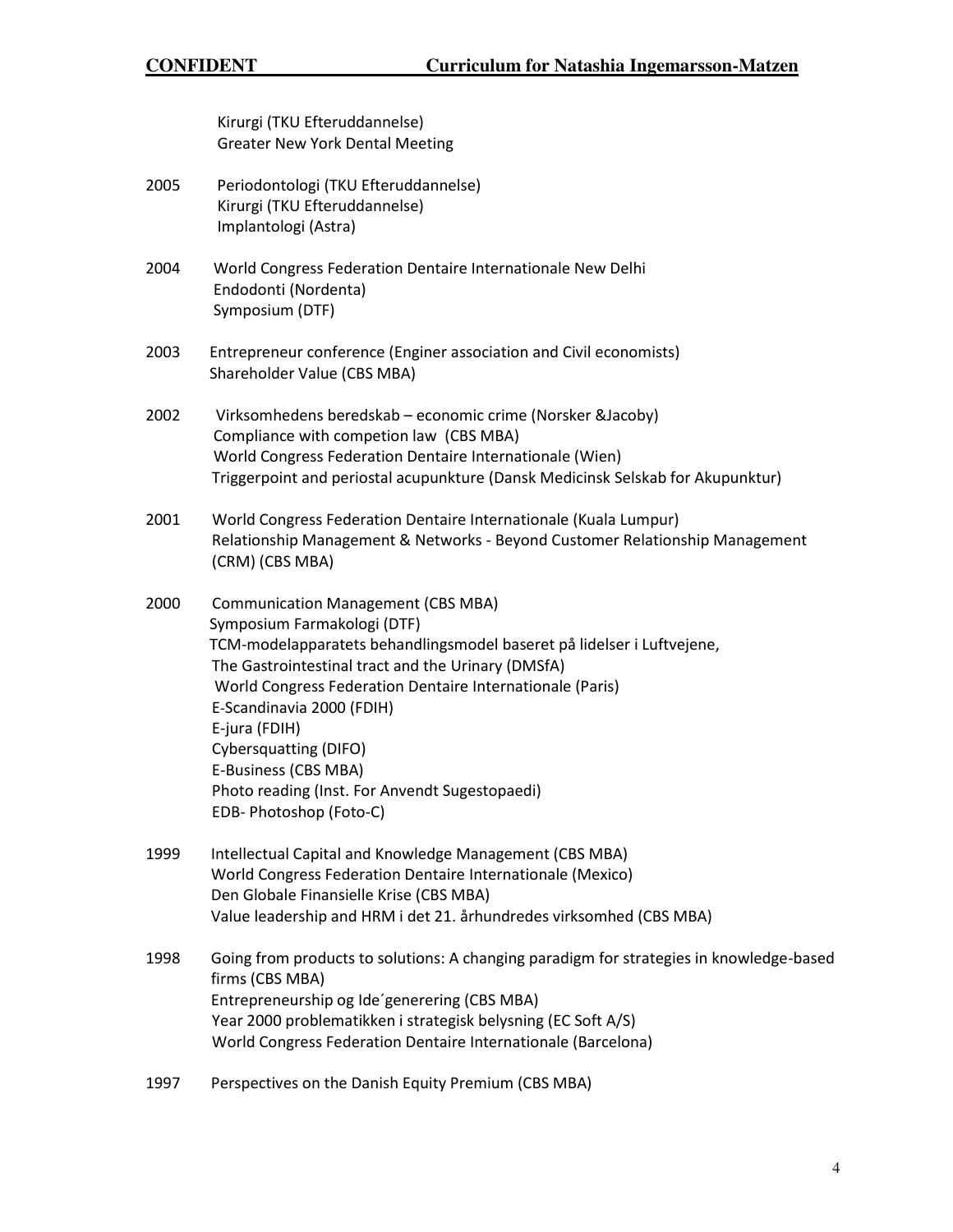Individuelle incitamentstrukturer og virksomhedens finansielle adfærd – mest i posen til direktøren eller aktionærerne? (CBS MBA) Kvinder ved bordet", netværksmøde (Foreningen af Selvstændige Erhvervskvinder) The Future of Family Business (CBS MBA) Værdiskabelse i stærkt diversificerede Multi Business Corporations, MBC (A.T. Kearney) Kommunikation med pressen. (Medicom) World Congress Federation Dentaire Internationale (Florida)

1996 Performance measurement and product costing (Dansk Teknologisk Institut) MBA at Copenhagen Business School:

- Organizational behaviour Management of technology International Human Resources International Corporate Management Accounting Børsens Budget og Valuta Konference (Børsen) Kvinder i Bestyrelser (Foreningen af Erhvervskvinder) ICMART (Verdenskonference for Akupunktur og rel.) Strategi i fremtiden (Lisberg Management) World Congress Federation Dentaire Internationale (Vancouver)
- 1995 Esthetic Dentistry (Dental Technologiy Services, Scotland) World Congress Federation Dentaire Internationale, Hong Kong Den nye generation af ledere (Lisberg Management) MBA at Copenhagen Business School:
	- **Macroeconomics**  International Information International Negotiation International Marketing Financial Accounting International Logistics International Corporate Finance Networks and Alliances
- 1994 Acupuncture in Dentistry (British Medical Acupuncture Society, England) Esthetic Dentistry (First International Meeting of Esthetic Dentistry, Italien)
- 1993 Friatec implantology (Friatec) Impress technology (Vestjydsk Dentallaboratorium) Hypnotherapy (Dansk Selskab For Klinisk og Eksperimentel Hypnose) Acupuncture and the Bi-digital O-ring test (Dansk Selskab for Akupunktur) Tune II; Traditionel Kinesisk Medicin (DSfA) Dataflex- Brugerkursus (Eurosoft)
- 1992 Implantology (Alsace, Dansk Hollandsk Ædelmetal) Implantologi/Kirurgi (Oslo, B-W Dental) Brånemark Symposium (Stockholm) Bonefit/ITI Symposium (International Team For Oral Implantology)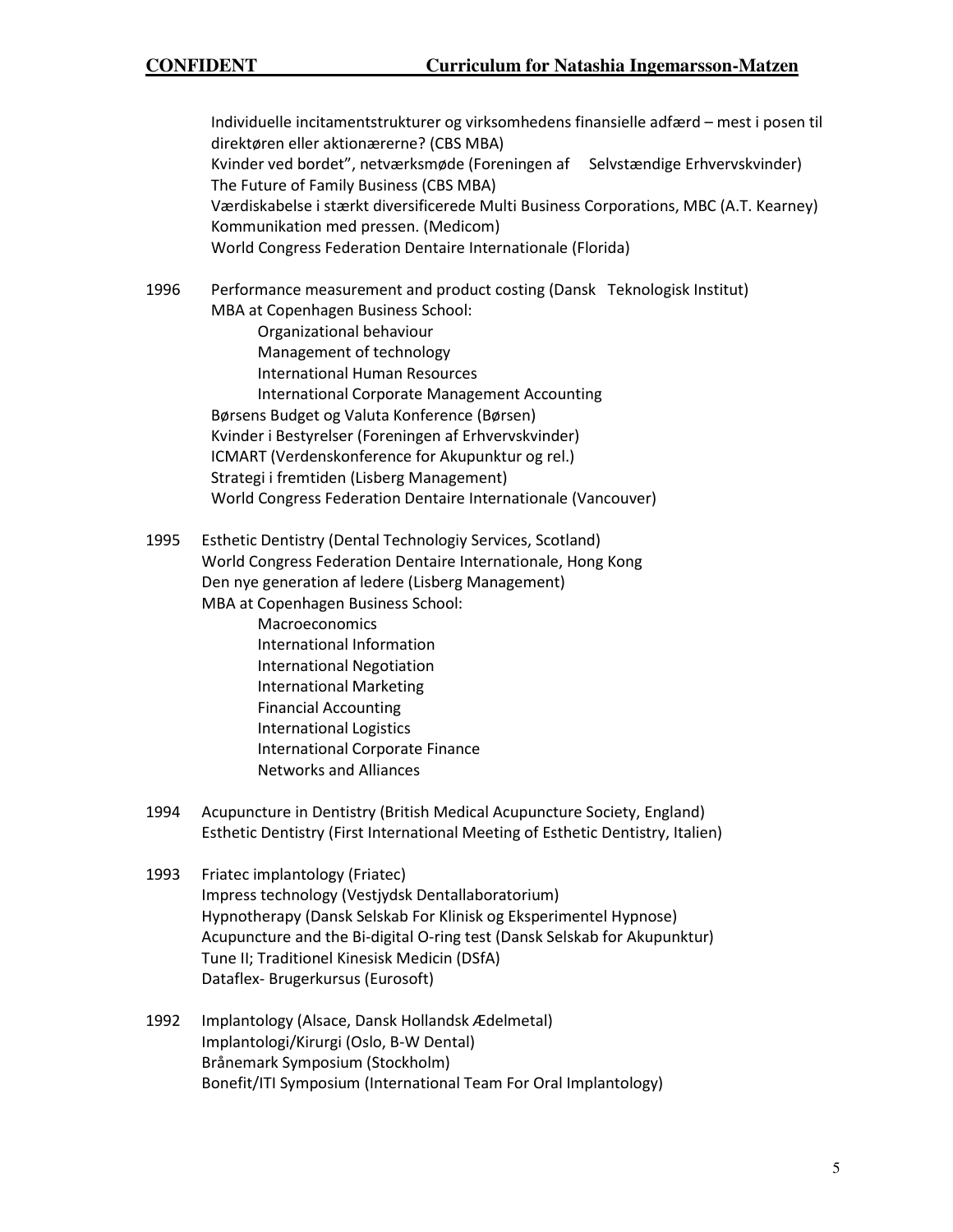- 1991 Management (Goldstein, New York Greater Dental Meeting) Implantology (New York Greater Dental Meeting) Helproteser (B-W Dental) Hovedets, Ansigtets og Mundhulens sygdomsproblemer belyst ved refleksologi og akupunktur (Dansk Selskab for Akupunktur) Ajourføringskursus (Dansk Retsodontologisk Forening)
- 1990 Posture (College International d'Etude de la Statique, France) Pain (Danish Society For Craniomandibular Disorders)
- 1989 Akupunktur (DTF) Akupunktur (Dansk Selskab for Akupunktur)
- 1987 Oral pathology (Pindborg) Virksomhedsøkonomi (Børsens Efteruddannelse)
- 1986 Personlig fremtræden (undervisningsfærdighed) (KTH Videreuddannelse) Diamonds Grading (International GemmologicaI Institute, Belgien) Coloured Stone and Gem Identification (IGI, Belgien)
- 1985 Præprotetisk kirurgi (DTF) Transplantation af tænder (DTF) Balanced facial growth (Dansk Ortodontisk Selskab) Osseointegrerede implantater (Brånemark, The Institute For Applied Biotechnology, Gøtheborg) Effektivt Salg (Diamant Finans A/S)
- 1984 Grafisk datafremstilling (KTH Videreuddannelse) Forsøgsdyrskundskab (KTH-V) Praktisk undervisningsfærdighed (KTH-V) Kæbeledslidelser (DTF) Klinisk hypnose (DTF) Voksenortodonti (DTF) Endodonti (DTF) Introduktion til NEUCC (Danmarks Tekniske Højskole) Fortran på NEUCC (DTH) Pædiatri for 4. semester stud. med. (Københavns Universitet) Pædiatri for 5. semester stud. med. (KU) Arvepatologi for 7. semester stud.med. (KU) Skriftlig udformning af videnskabelige arbejder (KTH Videreuddannelse) Attachments i protetik (DTF) Syndromes and severe anomalies of the facial skeleton (Skandinavisk Forening af Oral og Maxillofacial Kirurger)
- 1983 Praktisk undervisningsfærdighed (KTH Videreuddannelse) Parametrisk statistik (KTH-V) Non-parametrisk statistik (KTH-V) Videnskabelig arbejdsmetodik og biblioteksanvendelse (KTH-)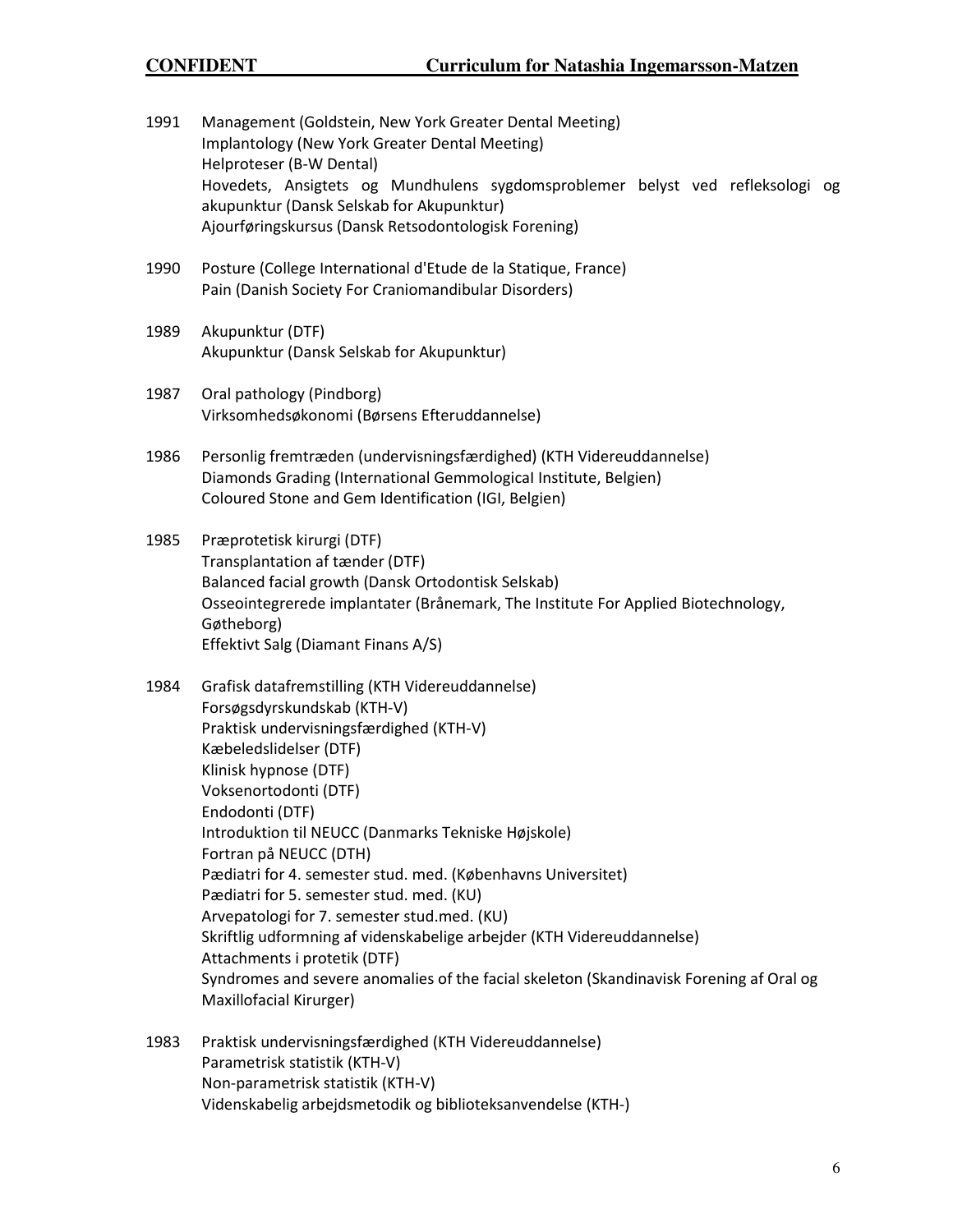Datalogi (KTH-V) Tekstformatering (KTH-V) Pædiatri (Dansk Tandlægeforening) Akutte situationer i tandlægepraksis (DTF) Kirurgiske tips (DTF) Desinfektion, rengøring og sterilisation (DTF) Effektivt præparationsarbejde (DTF) Hovedpine i relation til tandlægens arbejdsområde (DTF) Medicinsk forskningsmetodologi (Den Almindelige Danske Lægeforening)

- 1982 Videnskabsteori (Københavns Tandlægehøjskoles Videreuddannelse) Proteinfraktionering (Carlsbergs Forskningslaboratorium)
- 1976 Lederteknisk grundkursus (Københavns Kommunes Voksenundervisning)

## **Publicationer**.

- 2014-2021 Utiity Patents and Design Patents for Antisnoring and sleep apnea preventing oral devices in Denmark, Europe, Japan, India, Singapore, Russia, Brazil
- 2005 Gingival bleeding- at smokers and non smokers with and without silver amalgam fillings i relation to oral hygiene. Med: Lichtenberg, Henrik Nordisk Tidsskrift for Biologisk Medicin.
- 2000 How does the market look and how do I attack it? CBS MBA Newsletter
- 2000 Leukoplaki til Vitaviva.com
- 2000 Periordontitis til Vitaviva.com
- 2000 Tooth grinding til Vitaviva.com
- 1997 Sinus lift til ScanNews
- 1997 How to write a scientific article til Akupunktur
- 1997 Meridiantheori and inverse nerve connections. Akupunktur
- 1996 The Dental Doctors role in Acupunkture treatment to Zendium forbrugerblad
- 1996 Treatment of Obstruktiv Sleep Apnea til Zendium forbrugerblad
- 1996 Noiselezz $\otimes$  a new treatment approach for the treatment of snoring and sleep apnea til Danish Medical Bulletin
- 1995 Originalartikel (Obstruktiv søvnapnø og snorken) til Multidental Tidende
- 1995 Bi-digital O-ring test til Akupunktur
- 1993 Patent description of Noiselezz<sup>R</sup>
- 1988 Ph.D. Thesis (Licentiatafhandling) (Cranio-facial morphologi at patients with Achondroplastisk dwarfism)
- 1988 Metacarpophalangeale relationer hos patienter med akondroplastisk dværgvækst) til Danish Medical Bulletin
- 1986 "Pregnant" inclusions in diamonds. IGI Bulletin (Thesis)
- 1986 Posterpresentation (Cephalometrisk undersøgelse af akondroplasipatienter) i Nordisk Ortodontisk Selskab
- 1984 Hypoparathyreoidisme, til Tandlægebladet
- 1983 Review (Mental retardation and congenital malformations of the central nervous system) til Tandlægebladet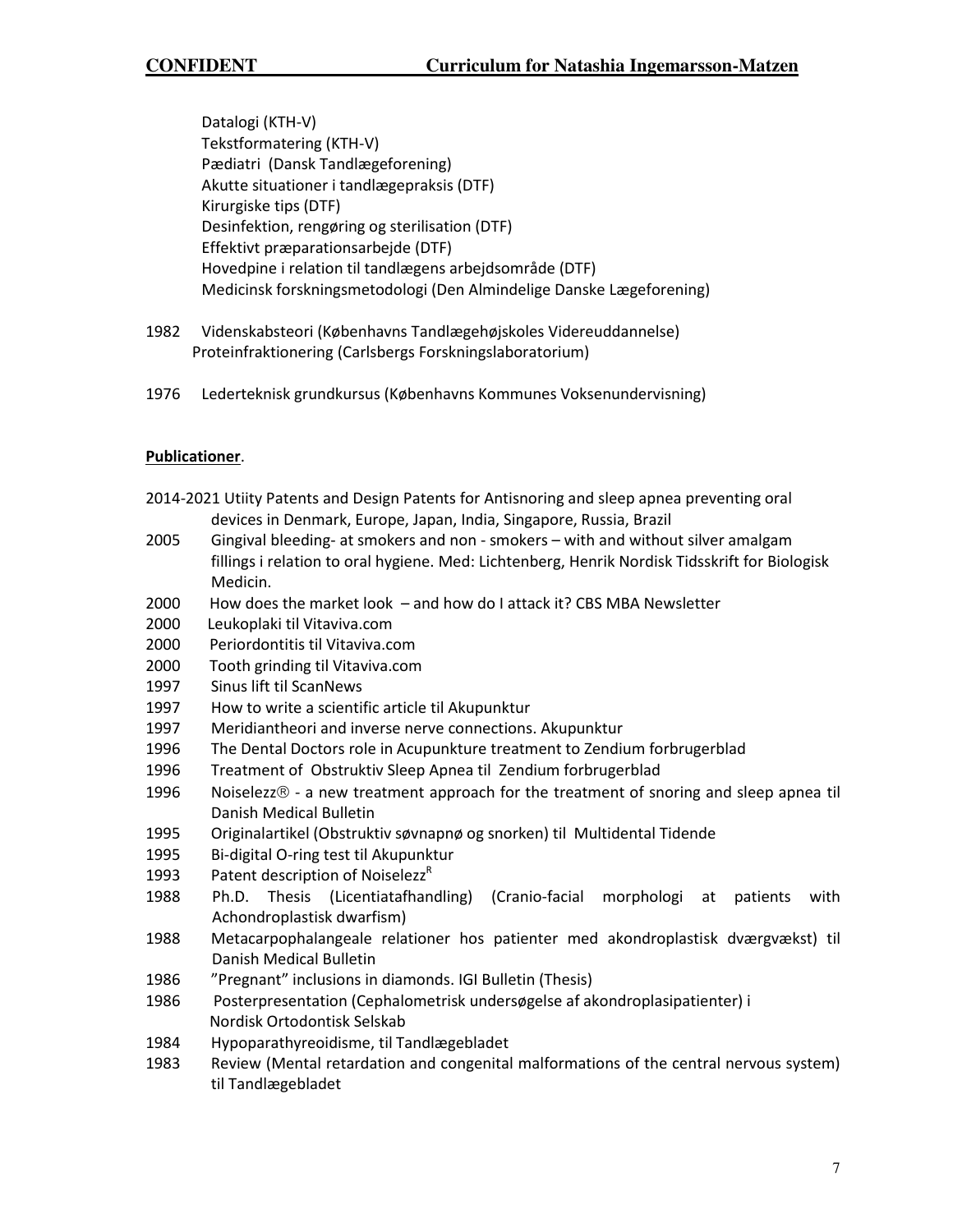## **Public Speeches**.

| 2016                                                 | Guest Professor at Langzhou University Hospital in Ganzu. Lecturing on:                |  |  |  |  |  |
|------------------------------------------------------|----------------------------------------------------------------------------------------|--|--|--|--|--|
|                                                      | Research and development for the benefit of patients                                   |  |  |  |  |  |
| Marginal Periodontitis Classification and Management |                                                                                        |  |  |  |  |  |
|                                                      | <b>Basic Periodontal Surgery</b>                                                       |  |  |  |  |  |
|                                                      | Advancements in Biomaterials for Guided Bone Regeneration                              |  |  |  |  |  |
|                                                      | <b>Bone Augmentation</b>                                                               |  |  |  |  |  |
|                                                      | Malocclusion and treatment with Invisalign                                             |  |  |  |  |  |
|                                                      | Malocclusion and treatment: Basic concept                                              |  |  |  |  |  |
|                                                      | Advanced Implantology by 3-D Modelling                                                 |  |  |  |  |  |
|                                                      | Snoring and Sleep Apnea Background and Treatment with special focus on MAD             |  |  |  |  |  |
| 2002                                                 | Mentoring - Aspekter af Den Gode Mentor (Rotary DK)                                    |  |  |  |  |  |
| 2001                                                 | Strategisk Analyse (Kvindelige Virksomhedsejere)                                       |  |  |  |  |  |
| 2001                                                 | Tandlægens moderne muligheder; Implantologi, Sønapnø, mv. Folkets Radio (Jørgen Tved). |  |  |  |  |  |
| 2000                                                 | Markedsanalyse og Markedsføringsstrategi (DTU)                                         |  |  |  |  |  |
|                                                      | The Dental Portal (CBS MBA)                                                            |  |  |  |  |  |
| 1999                                                 | De søvnløse nætters årsag fra snork til hjernevridning! Virum Rotary Klub              |  |  |  |  |  |
| 1997                                                 | Snorken - Hvordan slipper I af med den?, Rotary Club Frederikssund, Dyrehaven,         |  |  |  |  |  |
|                                                      | København                                                                              |  |  |  |  |  |
| 1998                                                 | Samspillet mellem tandlægelig og ØNH-lægelig behandling af patienter med               |  |  |  |  |  |
|                                                      | obstruktive søvnlidelser. Frederikssund Lægekollegium.                                 |  |  |  |  |  |
| 1999                                                 | Oro-Facial Treatment of sleep disorders. Dental School of the University of Vienna     |  |  |  |  |  |
| 1997                                                 | Noiselezz (Behandling af snorken), Dansk Søvnselskab                                   |  |  |  |  |  |
| 1997                                                 | Odontologiske aspekter behandlingsaspekter af Obstruktiv søvnapnø og snorken. Oto      |  |  |  |  |  |
|                                                      | Rhinologisk Selskab.                                                                   |  |  |  |  |  |
| 1996                                                 | Tandlægens rolle i forbindelse med behandling af snork og søvnapnø.<br>Norsk           |  |  |  |  |  |
|                                                      | Tandlægeforenings Landsmøde Stavanger                                                  |  |  |  |  |  |
| 1995                                                 | Noiselezz - et nyt apparatur til behandling af søvnapnø. Dansk Tandlægeforening.       |  |  |  |  |  |
| 1988                                                 | Achondroplasi – en cephalometrisk undersøgelse (KTH)                                   |  |  |  |  |  |
| 1988                                                 | Biokemiske reaktioner i relation til ortodontisk behandling (KTH)                      |  |  |  |  |  |
| 1986                                                 | The Pregnant Diamond: Octahedral inclusions in Diamonds. (IGI)                         |  |  |  |  |  |

### **Member of**.

| 1998-2005                                                  |  |  |  |  | Ny Profil i Bestyrelsen (tværorganisatorisk sammenslutning af Forening af |  |  |  |
|------------------------------------------------------------|--|--|--|--|---------------------------------------------------------------------------|--|--|--|
| selvstændige erhvervskvinder og Erhvervskvinder i Danmark) |  |  |  |  |                                                                           |  |  |  |

- 1997-2003 Advisory Board for CBS MBA uddannelsen
- 1996-2003 Foreningen af Selvstændige Erhvervskvinder
- 1995- Alumni Society (E-MBA)
- 1990-2007 Dansk Retsodontologisk Forening
- 1989-2007 Selskabet for Odontologisk Praktik
- 1989-2004 Dansk Medicinsk Selskab for Akupunktur
- 1982-1997 European Orthodontic Society
- 1982- Scandinavian Association of Maxillo-Facial Surgeons
- 1981- Dansk Ortodontisk Selskab